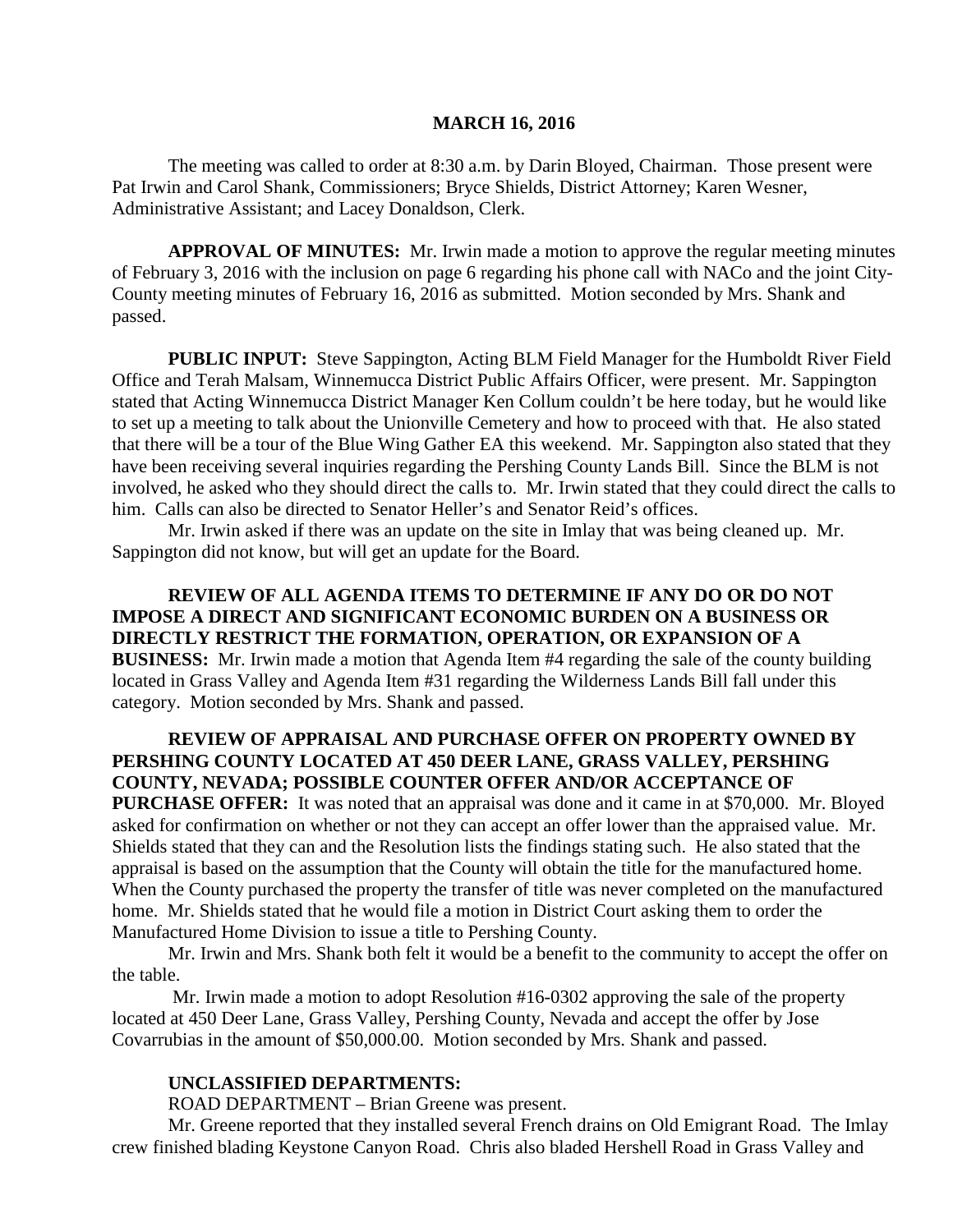they hauled some riff-raft to the culverts on Klondike Wash and Kyle Hot Springs. A few guys also spent a couple days helping clean up the Landfill and Transfer Sites in preparation for the inspection. The crew also hauled gravel out of the Twin Beach Pitt and laid it on various roads.

Mrs. Shank stated there were some questions asked at the Grass Valley Town Hall. One woman asked about a center line on Muddy Road. Mr. Greene stated that only two roads in the County are striped, Old Victory Highway and Grass Valley, as it is very expensive. Logan Road was also mentioned and it was noted that it is not a County maintained road. Mr. Shields stated that he spoke to an individual who would provide gravel. It was decided to put this issue on a future agenda so it can be discussed more thoroughly. Mrs. Shank also asked about the cattle guard on Grass Valley Road. Mr. Greene stated that he is waiting to hear back from NDOT (Nevada Department of Transportation).

LANDFILL – Brian Greene was present.

Mr. Greene reported that the Landfill was inspected by NDEP (Nevada Division of Environmental Protection) yesterday. They did note the blown litter. It was all cleaned up Friday, but then there were high winds. Mr. Greene was also informed that they are working on scheduling a SWANA (Solid Waste Association of North America) class April 5-8. Mr. Nielsen will get all the information in regards to cost and get signed up.

Mr. Greene also reported that Hoss Disposal has been sold to Team Silverado Enterprises. He met with the new owner on Monday. Mr. Shields stated that they have signed the renewal contract and an item will be on the next agenda for approval.

SENIOR CENTER/VOLUNTEER COORDINATOR – Jordan McKinney was present.

Mrs. McKinney stated that she would be hand delivering a grant application today.

*Approval to hire vacant Cook I position:* Mr. Irwin made a motion to approve the hiring to fill the vacant Cook I position at the Senior Center. Motion seconded by Mrs. Shank and passed.

BUILDINGS AND GROUNDS – John Handka was present.

Mr. Handka stated that they have been cleaning out the shop. They have also been prepping for the Easter Egg Hunt at McDougal Field by opening the bathrooms, etc. They have also been working at the cemeteries and checking various water lines in preparation to turn sprinklers on.

Mr. Handka stated that major changes have occurred at the Airport and he gave the Board pictures of the work that has been done. Mr. Handka thinks he has isolated all the wires running on the roof and should be able to start removing them. Mr. Irwin stated that once all the work is done he would like to have a fly-in and "Grand Opening". He would also like to see a fundraiser to mount the historic airplane. Mr. Handka stated that when they have some time the Road Department will help them clean up the weeds out there as well.

Mr. Irwin stated that the puncture vine is coming in at the Unionville Park and asked that Mr. Handka work with Mr. Whittaker to get it sprayed.

*Lovelock Frontier Days, Request to use the Courthouse Park July 27-31, 2016:* A letter was received from the Lovelock Frontier Days Committee requesting to use the Courthouse Park July  $27<sup>th</sup>$ through July  $31<sup>st</sup>$ .

Mr. Irwin made a motion to approve the request of the Lovelock Frontier Days Committee to use the Courthouse Park for their event July 27-31, 2016. Motion seconded by Mrs. Shank and passed.

*Pershing County Chamber of Commerce, Request to use Courthouse Park July1-4, 2016:* An email was received from the Chamber of Commerce asking to use the Courthouse Park for the first annual Nevada Silver Days funded in part by Nevada Tourism.

 Mrs. Shank made a motion to approve the request of the Pershing County Chamber of Commerce to use the Courthouse Park July 1-4, 2016 with proof of insurance coverage and coordinating with Buildings and Grounds. Motion seconded by Mr. Irwin and passed.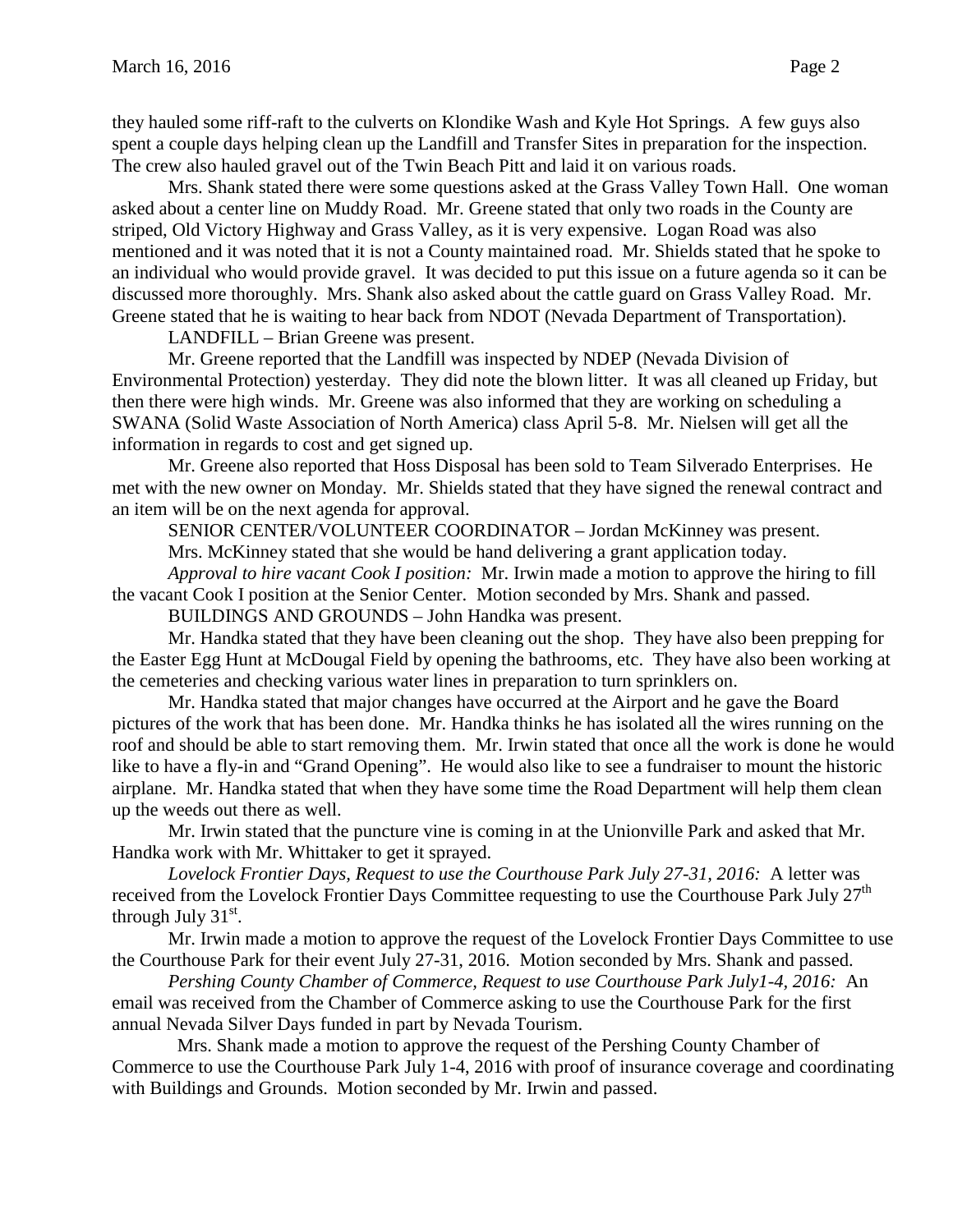COMMUNITY CENTER/ECONOMIC DEVELOPMENT – Heidi Lusby-Angvick was present. Mrs. Lusby-Angvick stated that the Community Center Board did go over the insurance information. They have decided to require renters who are serving alcohol to obtain their own insurance. Mrs. Lusby-Angvick did find an online source if anyone needs it.

*Request for adoption/approval of the updated Fee Schedule and that a renter serving alcohol at an event will obtain insurance and provide proof of insurance a minimum of one week before their scheduled event:* Mr. Irwin made a motion to approve the updated Fee Schedule for the Community Center including that renters serving alcohol at an event will obtain insurance and provide proof of insurance a minimum of one week before their scheduled event. Motion seconded by Mrs. Shank and passed.

**BID OPENING AND AWARD:** PERSHING COUNTY COMMUNITY CENTER DESIGN AND BUILD PROJECT – Heidi Lusby-Angvick was present along with Pat Rowe, Michael Springfield, and Ted Bendure of the Community Center Board.

A bid was received from Ferrel Construction, Inc. in the amount of \$132,954.00. The Community Center Board members left the meeting to review the bid.

Later in the morning the Board readdressed this item. Mrs. Lusby-Angvick stated that her committee went through the bid documents and there were a few things they would like to see addressed. They feel a grease interceptor is needed, they would like the lights upgraded to LED, and would like a drop down outlet over the island. These items weren't specifically included in the bid specs as it was put out as a design build. Because of the way the project was bid, additional items can be added. These items would add approximately \$7,000 to the total cost. It was noted that the deadline for completion is May  $25<sup>th</sup>$ , subject to extensions due to permitting delays, etc. The contract does include a Liquidated Damage Clause.

Mr. Irwin made a motion to award the bid to Ferrel Construction, Inc. for an amount not to exceed \$140,000, being the most responsive and responsible bid and extending the amount allocated in the Capital Improvement Fund for this project to \$140,000. Motion seconded by Mrs. Shank and passed.

## **PERSHING COUNTY FIRE/AMBULANCE:**

IMLAY FIRE DEPARTMENT – *Bid Review/Award for completion of Fire House interior:* Bids were received as follows: Monarch Construction  $$90,400$ 

| <b>Aspen Creek Construction</b>   | \$43,961 |
|-----------------------------------|----------|
| <b>George DeLong Construction</b> | No Bid   |

The bids will be reviewed by District Attorney Shields before a decision is made by the Board. Later in the meeting Mr. Shields stated that he reviewed the bids and both are in compliance.

Mrs. Shank made a motion to award the bid to Aspen Creek Construction in the amount of \$43,961.00, being the most responsive and responsible bid. Motion seconded by Mr. Irwin and passed.

### **GARY WINGROVE, UPDATE ON AMBULANCE/EMS EVALUATION:** Mr. Wingrove and Paul Anderson joined the meeting by phone.

A copy of the Assessment was given to the Board. Mr. Wingrove and Mr. Anderson gave a brief overview of the document. This assessment was funded by the Nevada State Office of Rural Health. They found the Lovelock Volunteer Fire Department (LVFD) positioned identically to EMS (Emergency Medical Services) agencies in other states. Ambulance call volume is increasing at a time when volunteerism is decreasing. At some point the City of Lovelock and Pershing County are going to have to fund the addition of full time staff. A significant number of small issues were found within the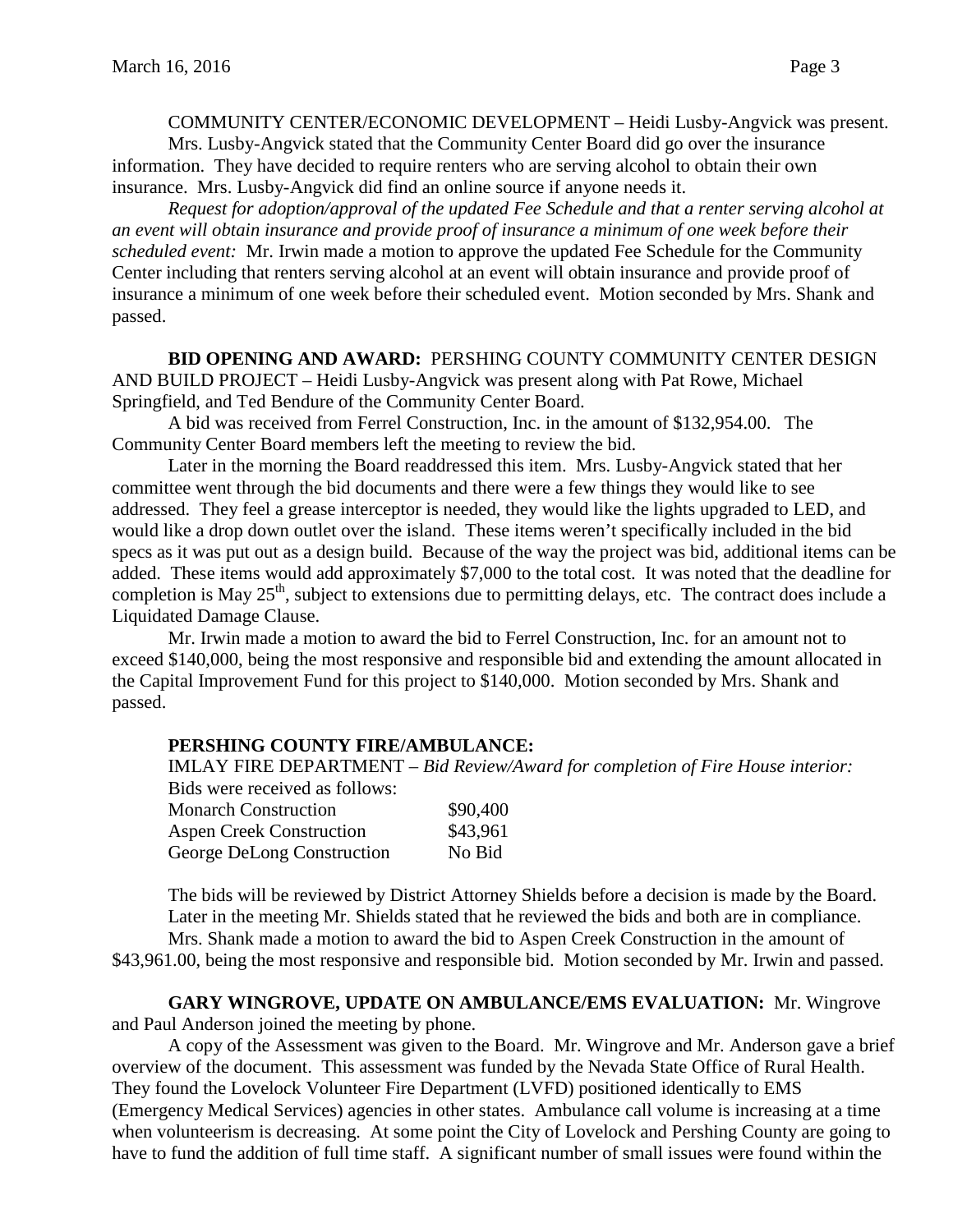Department and recommendations were made in the report to fix them. One issue that came up frequently was that there is a "fully-stocked bar" in the Firehouse. This practice should be stopped immediately due to liability issues, professional standard issues, community perception, and the health and well-being of the members.

Debbie Mock, member of the LVFD asked if the report would be made available to the Department. Mr. Irwin stated that it would.

## **UNCLASSIFIED DEPARTMENTS, CONT.D:**

EMERGENCY OPERATIONS MANAGER – *Approval of Emergency Management Performance Grant:* Mr. Irwin made a motion to approve the submittal of the Emergency Management Performance Grant in the amount of \$25,000 with 50% of that being County match. Motion seconded by Mrs. Shank and passed.

# **ELECTED DEPARTMENTS:**

LACEY DONALDSON, CLERK-TREASURER – Mrs. Donaldson reported that Candidate Filing has been slow with only 6 people filing as of last night. Filing will close Friday, March  $18<sup>th</sup>$  at 5:00 p.m.

*Approval of corrections/changes to the Tax Roll:* Mrs. Donaldson gave the Board four corrections as follows:

APN #001-221-14 Singh Correction to personal property APN #001-192-03 Royal Hotels, Inc. Correction to personal property for FY14, FY15 &

## FY16.

Mr. Irwin made a motion to approve the corrections to the Tax Roll as submitted. Motion seconded by Mrs. Shank and passed.

LAURI CERINI-JONES, ASSESSOR – It was noted that Ms. Cerini-Jones attended the Open House in Grass Valley. She also reported that she is working on an income analysis in preparation of going to the State Board of Equalization. She also gave the Board a draft list of the statutory reports she is required to file with the State and their due dates.

**PROCLAMATIONS AND AWARDS:** There were no Proclamation or Awards considered.

# **APPROVAL OF CONTRACT WITH FERGUSON CONSTRUCTION, FALLON, NEVADA FOR CONSTRUCTION OF THE PERSHING COUNTY ARCHIVAL BUILDING:**

Mr. Irwin made a motion to approve the contract between Ferguson Construction and Pershing County for construction of the Pershing County Archival Building. Motion seconded by Mrs. Shank and passed.

**CORRESPONDENCE:** There was no additional correspondence considered.

# **APPOINTMENT OF AUDITING FIRM EIDE-BAILLY TO PERFORM THE AUDIT FOR PERSHING COUNTY FOR YEAR ENDING JUNE 30, 2016, PURSUANT TO NRS**

**354.624:** Mr. Irwin made a motion to appoint the auditing firm of Eide-Bailly to perform the audit for Pershing County for the year ending June 30, 2016 for an amount not to exceed \$88,000. Motion seconded by Mrs. Shank and passed.

**GRASS VALLEY ADVISORY BOARD:** There was no one present from the Grass Valley Advisory Board. Carl Clinger spoke. He attended the Interim Legislative Committee on water last week. A presentation was given by Joe Ratliff of Grass Valley regarding groundwater aquifers. He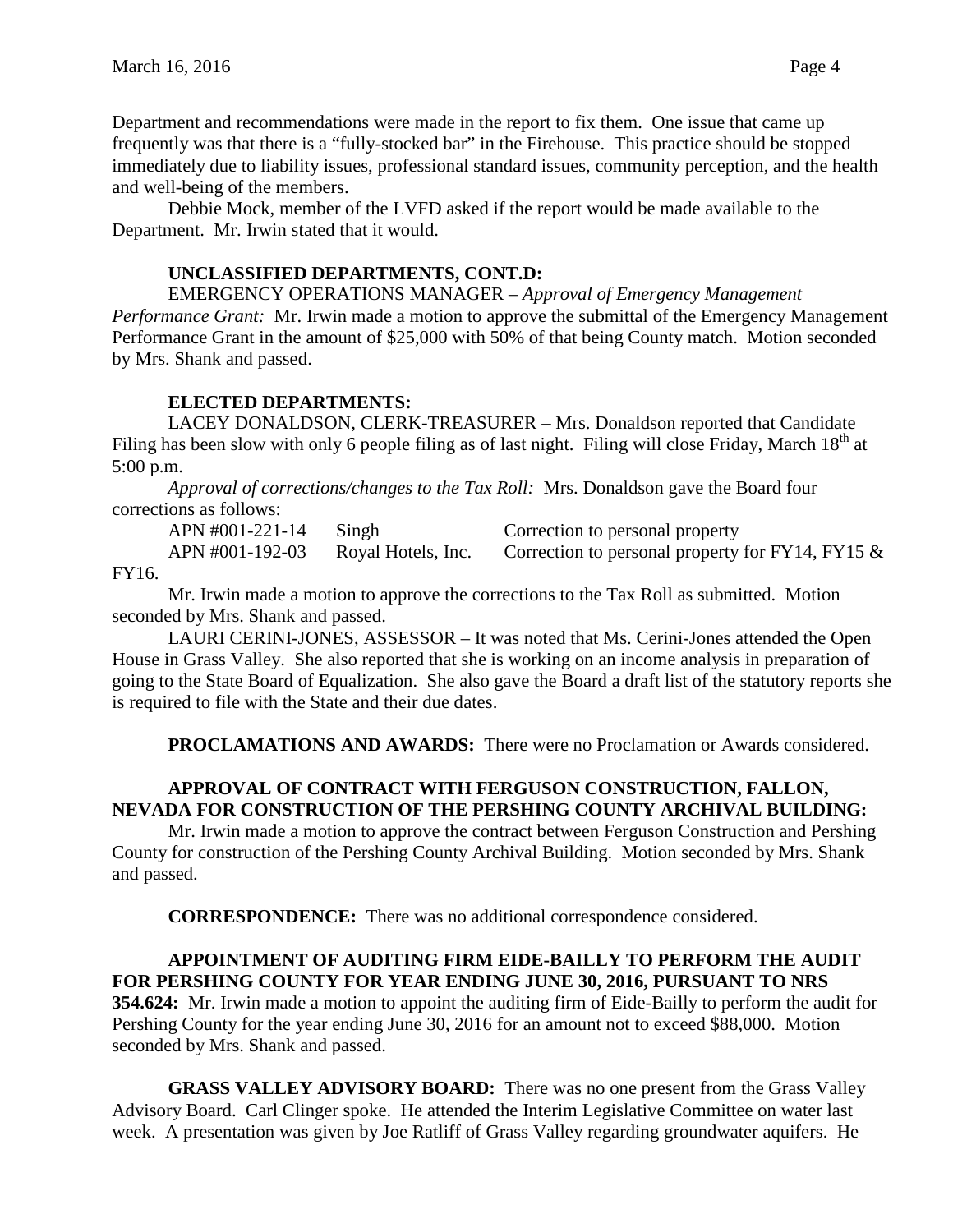## **PUBLIC HEARING ON PROPOSED ORDINANCE #321, AN ORDINANCE ESTABLISHING CHAPTER 13.40 ENTITLED PERSHING COUNTY CEMETERIES:** Mrs.

Shank stated that Mr. Shields met with a representative of the Cemetery Board and they went over this in great detail.

Mr. Irwin stated that the Public Hearing Notice does not have the correct date.

There were some questions regarding internments. Mr. Bloyed also stated that there needs to be a provision allowing service dogs.

The meeting recessed at 9:50 a.m. and reconvened at 10:08 a.m.

As both Public Hearing Notices were advertised with the wrong date, the Public Hearings for Proposed Ordinances #321 and #322 will be re-advertised to take place at the next meeting.

## **PLANNING DEPARTMENT MATTERS:** James Evans was present.

Mr. Evans reported that there will be a Planning Commission meeting on Monday, April  $4<sup>th</sup>$ . It was noted that the meeting was moved from the regular date of April  $6<sup>th</sup>$  as Mr. Evans will be out of town.

Mr. Irwin stated that he went to Unionville and they were trying to install the new roof on top of the old roof, which had collapsed. He stopped the work. He and Mr. Evans will speak to the contractor.

## **IMLAY WATER SYSTEM:** James Evans was present.

Mr. Evans spoke about the upcoming monthly testing. Mr. Irwin asked if Mr. Evans had received the report from James Eason. Mr. Evans stated that he has not.

Mr. Shields stated that he is researching the possible sale of the Imlay Water System. Due to the fact that a large part of the funding used to put in and maintain the system was grant funding, he is not sure if we have had the asset long enough to be able to dispose of it.

**BUILDING DEPARTMENT MATTERS:** James Evans was present.

Mr. Evans stated that everything is going well.

## **DIVISION OF PUBLIC AND BEHAVIOR HEALTH, RURAL COMMUNITY HEALTH SERVICES REQUEST TO CO-LOCATE THE BEHAVIORAL HEALTH (BH) PROGRAM AND THE COMMUNITY HEALTH NURSE (CHN) PROGRAM AT THE CURRENT CHN PROGRAM LOCATION AND OTHER POSSIBLE OFFICE SPACE AS PROPOSED:** Jon Kirwan and Donna Rippelmeyer were present.

Mr. Kirwan stated that he is here today to propose co-locating the Behavioral Health Program with the Community Health Nurse Program. Mrs. Shank has been working with Mr. Kirwan and showed them the available space at the Annex Building. It was noted that the Community Health Nurse is only here once a week. Mr. Kirwan stated that by combining the two services, the facility would be better utilized and would also bring more revenue to the County.

Mrs. Shank asked if they would have use for the spare office or if all the services would be done out of the Health Nurse's office. Mr. Kirwan stated that they would like the spare office for Ms. Rippelmeyer. Mrs. Shank also asked if they were proposing paying rent or reducing the monthly payment the County makes for these services. Mr. Kirwan stated that it could be handled either way.

Mrs. Shank made a motion to approve the request of the Division of Public and Behavior Health, Rural Community Health Services to co-locate the Behavioral Health Program and the Community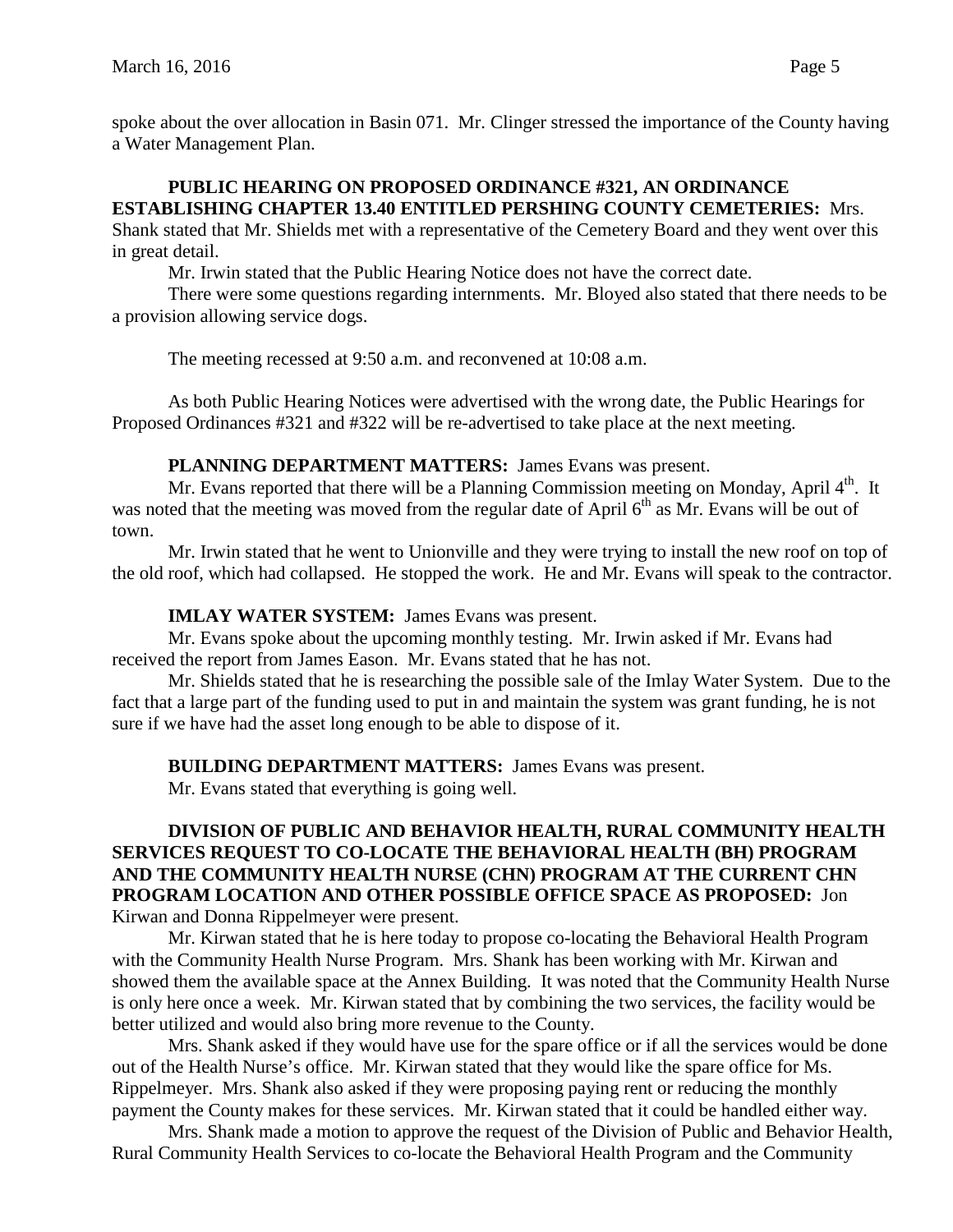Health Nurse Program at the current CHN Program location and other office space as proposed with Mrs. Shank working with Mr. Kirwan in regards to the rent. Motion seconded by Mr. Irwin and passed.

# **REVIEW AND APPROVAL OF INTERSTATE INTERLOCAL CONTRACT BETWEEN THE DIVISION OF PUBLIC AND BEHAVIORAL HEALTH, COMMUNITY HEALTH**

**SERVICES PROGRAM AND PERSHING COUNTY:** Mrs. Shank noted that it appears this contract has been significantly reduced. She felt the rental agreement previously discussed should be a separate contract. Mr. Irwin agreed. Mr. Shields had some concerns regarding pandemics and asked if there could be a cap placed on the County's contribution if a pandemic did occur. He was also concerned with the clause regarding the replacement of clerical staff.

Mr. Shields would like the Board to hold off on approving this contract until his questions have been resolved. It was noted that there is a deadline of April 8<sup>th.</sup> Mr. Kirwan stated that this is a statewide contract and he would expect some resistance to any changes.

Mr. Irwin made a motion to approve the Interstate Interlocal Contract between the Division of Public and Behavioral Health, Community Health Service Program and Pershing County contingent on the District Attorney negotiating the items he has concerns with. Motion seconded by Mrs. Shank and passed.

**JERRY ALLEN, SHERIFF:** Sheriff Allen gave the Board a copy of the Jail Inspection that was performed by the State. The list of items that need to be fixed have been given to Mr. Handka of Buildings and Grounds. A majority of the issues are plumbing related. One of the issues is the psych cell. Mr. Handka doesn't believe that his staff can make the repairs and asked that Sheriff Allen go forward with asking the Board to approve replacing the material in the whole cell. That cost is almost \$20,000. An item will be put on a future agenda so that it can be discussed in depth.

Sheriff Allen also has a meeting with Core Construction and SH Architecture tomorrow to discuss the new jail.

**BLACK ROCK CITY, LLC:** UPDATE ON MATTERS RELATING TO THE 2015 BURNING MAN EVENT AND MATTERS RELATING TO THE 2016 BURNING MAN EVENT – Marnee Benson and Roger Vind were present.

Ms. Benson spoke about the 2016 event. The theme this year is "Da Vinci's Workshop". Tickets are currently on sale. They are anticipating the same population as last year with the maximum peak population limit being 70,000 plus support staff. They are encouraging ride-sharing and will once again be selling up to 27,000 vehicle passes. Crowd RX will be returning with an additional certification as a Tactical Emergency Medical Services Provider. Ms. Benson also reported that they will be reviewing their Airport Operations to improve operational capacity and fuel services.

They will be meeting with Sheriff Allen, Mr. Shields and Mr. Irwin tomorrow to discuss the 2015 event close-out and address any outstanding items. They will also discuss any needs for 2016 and beyond. Ms. Benson stated that they met with BLM in February to discuss the 2015 event close-out and review the permit and costs. The 2016 Permit Application has been submitted.

It was also noted that the United States Court of Appeals ruled to uphold the Pershing County – Burning Man Settlement Agreement.

Mrs. Shank stated that the Hospital held a table top exercise yesterday and it was asked if Burning Man/Crowd RX has an Emergency Preparedness Plan for an epidemic. Ms. Benson stated that they have a number of contingency plans and she will see if that specific document can be shared.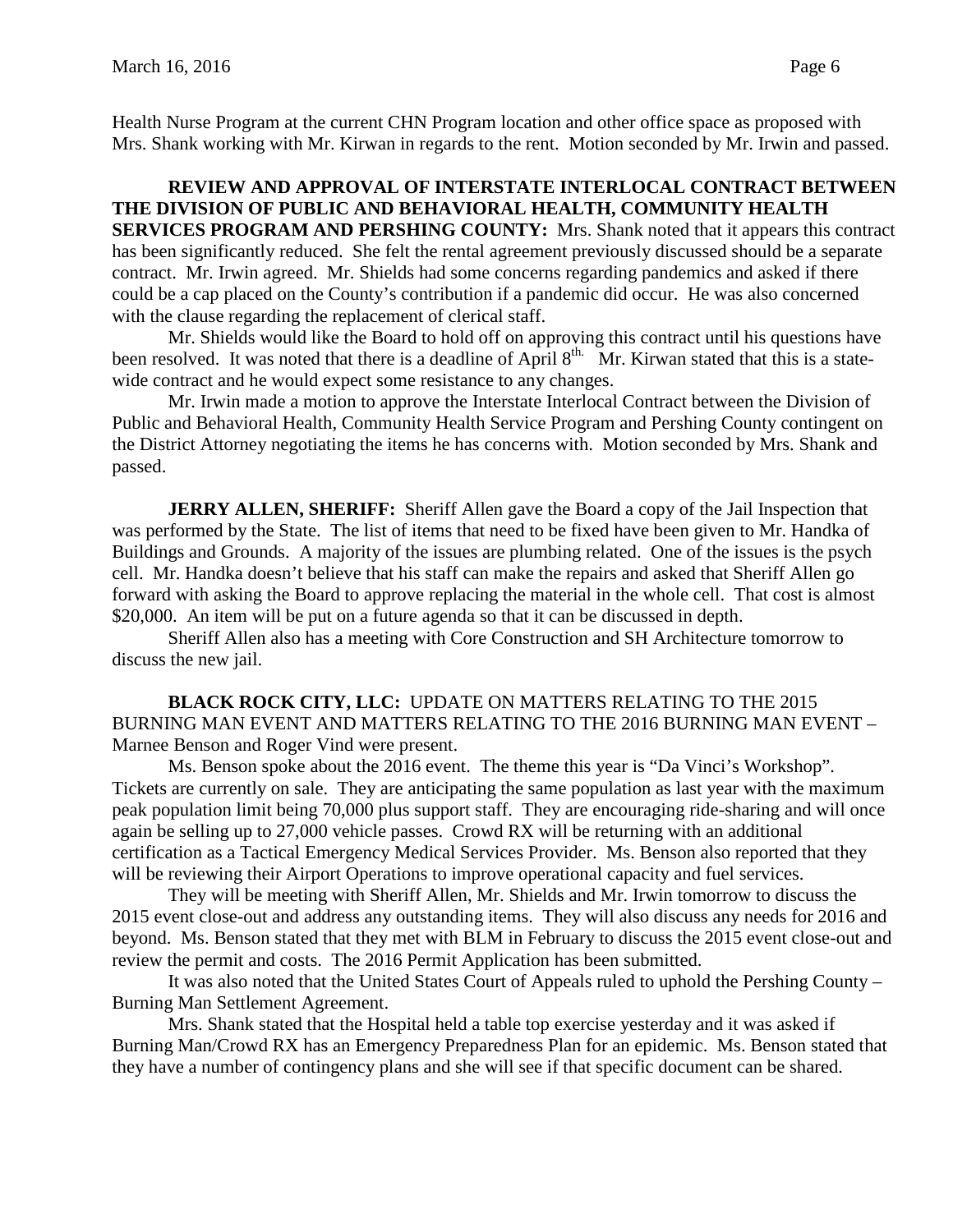**RON RADIL, WNDD: UPDATE ON WNDD ACTIVITIES, REVIEW/UPDATE AND AMEND THE PERSHING COUNTY COMPREHENSIVE ECONOMIC DEVELOPMENT STRATEGY PLAN (CEDS); UPDATING PROJECTS/INIATIVES; WNDD RLF UPDATE; NEVADA ECONOMIC DEVELOPMENT CONFERENCE SEPTEMBER 16TH (PROGRAM, PARTICIPATION, SUPPORT, SCHOLARSHIPS):** Mr. Radil gave an overview of Western Nevada Development District and their programs. He wanted to stress that WNDD is a voluntary association of local governments. Mr. Radil also stated that the Economic Development Conference will be held at UNR (University of Nevada, Reno) in September. Lastly, he spoke about the Comprehensive Economic Development Strategy (CEDS). This document is reviewed and updated every five years and was last updated in 2014. Pershing County's CEDS should be reviewed to see if changes need to be made.

**VOUCHERS:** Mr. Irwin made a motion to approve the vouchers as submitted. Motion seconded by Mrs. Shank and passed.

The meeting recessed at 11:30 a.m. so that the Board could meet in a closed labor session pursuant to NRS 288.220 to meet with the County's labor representative regarding labor negotiations. The meeting reconvened at 11:48 a.m.

## **ELECTED DEPARTMENTS, CONT.D:**

KAREN STEPHENS, JUSTICE COURT – *Approval to hire part-time, 19 hour employee:* Mr. Bloyed stated that the County does not have the money to hire another employee. He spoke with Mrs. Garretson about helping out and she is willing to do that when she has time.

Judge Stephens stated that she can have her staff put in over-time to get the citations entered and caught up, but that doesn't include sending additional notices or turning accounts over to collections.

It was noted that Judge Stephens currently has two full-time employees and one three-quarter employee. Mr. Bloyed asked if the <sup>3</sup>/4 employee is being utilized to the best of their abilities. Judge Stephens stated that employee is not currently working the full 60 hours and she doesn't think she is interested in working full-time.

Mrs. Shank thought the utilization of another department's  $\frac{3}{4}$  employee (Mrs. Garretson) would be the best option. Mr. Irwin agreed and asked if this was something Judge Stephens felt would work. Judge Stephens stated that employee would have to be able to come in the office when they have an open computer. Mrs. Shank stated that if that is the case, they would need a new computer either way they went.

Mr. Irwin agreed that the funding isn't there and another solution needs to be found. Judge Stephens asked if her staff could continue to work over-time. Mr. Bloyed still felt Mrs. Garretson was the best option. Mrs. Shank suggested changing schedules to a staggered 4 ten schedule, until they get caught up. Mr. Irwin also suggested setting up a temporary station with an old computer. This way Mrs. Garretson could come over when it is slow in her office. Judge Stephens also stated that she would not be able to pay Mrs. Garretson the wage she makes in Planning and Building. Mr. Bloyed stated that it wouldn't be fair for her to take a pay cut to help out.

Mr. Irwin asked if they are currently over budget due to the over-time. Judge Stephens thought they probably were. Mr. Irwin felt it would be a better option to use the current staff and they will discuss this more when reviewing the budgets.

**REPORT FROM LEGAL COUNSEL:** Mr. Shields had nothing to report.

**REPORT FROM ADMINISTRATIVE ASSISTANT:** Mrs. Wesner stated that she is still working on the Imlay Sewer Community Development Block Grant. She did receive a letter granting another extension through June  $30<sup>th</sup>$ . We are still being held up by the Railroad.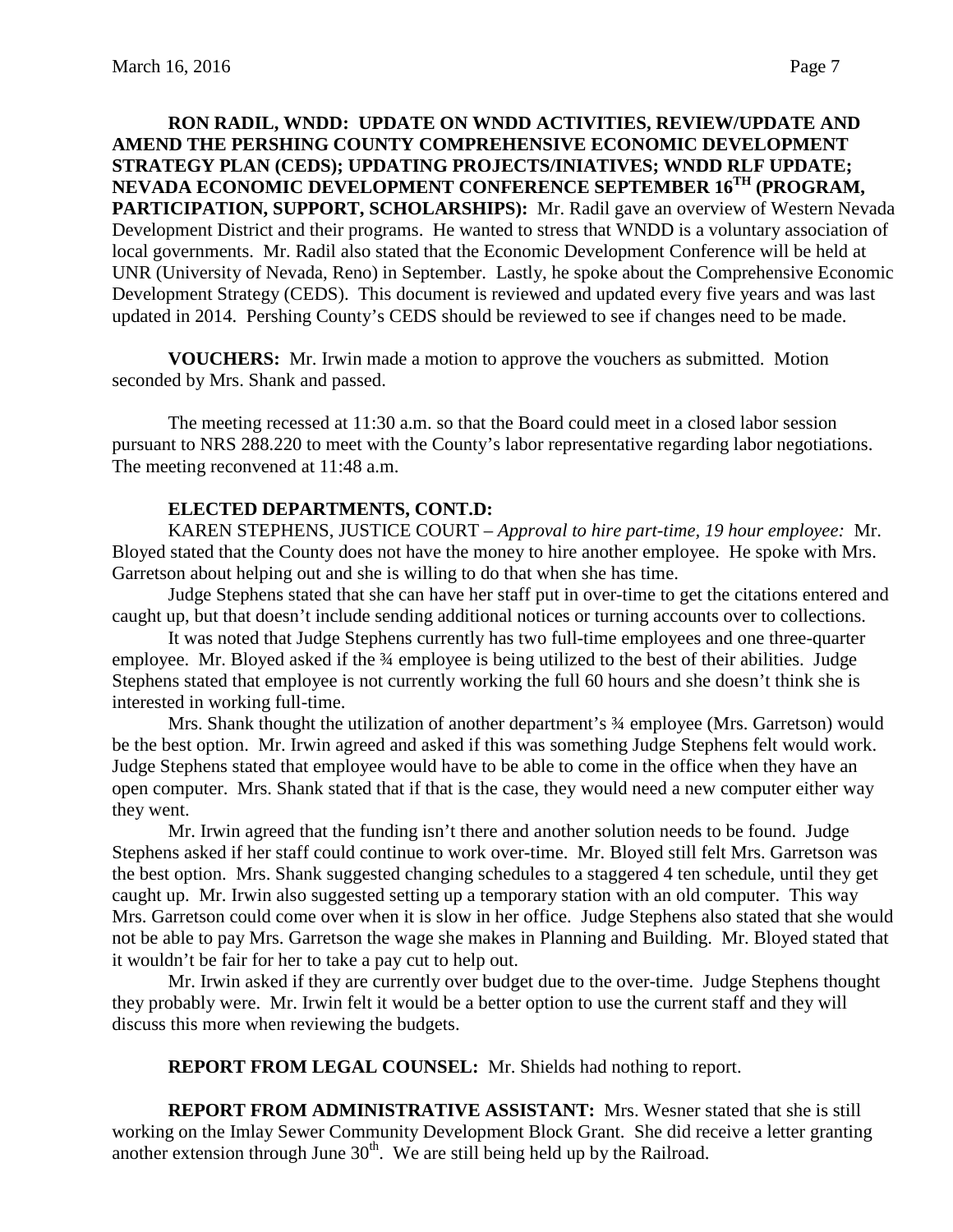APPROVAL OF HIGHER HOTEL ROOM RATE FOR THE CNRWA MEETING IN EUREKA MARCH 18, 2016 FOR COMMISSIONER CAROL SHANK, ROGER MANCEBO, AND JAMES EVANS – Mrs. Shank stated that Mr. Mancebo will not be attending. Mr. Bloyed stated with the current status of the budgets, we need to cut back on the number of people the County is paying to attend these meetings. Mr. Irwin agreed. Mrs. Wesner stated that she put all three names on the agenda because she wasn't sure who would be attending.

Mr. Irwin made a motion to approve the higher hotel room rate for the Central Nevada Regional Water Authority meeting in Eureka March 18, 2016 with the intention that only one person will be attending the meeting. Motion seconded by Mr. Bloyed. Mrs. Shank abstained. Motion carried.

**MATTERS OF THE BOARD FOR DISCUSSION, BOARD MEMBER REPORTS, BOARD LIAISON REPORTS:** Mrs. Shank didn't have anything to report. She did state that she has been participating in the Pershing Health Care Foundation meetings and they have applied for their nonprofit status with the State.

Mr. Irwin stated that all his meetings are coming up. He did attend the POOL/PACT Conference. The 911 Advisory Board has not met, but Mr. Irwin is also on a 911 subcommittee for the Nevada State Communications Safety Council. They are working on a presentation that will be sent to the Governor. They are looking for funding sources for rural 911 centers.

Mr. Bloyed did not have anything to report.

Mr. Irwin asked if there was a reason they are now opening and awarding bids at the same meeting. In the past, bids were opened outside of the meeting, so they could be reviewed and then awarded at the next Commission meeting. Mr. Shields thought they could avoid the perception of impropriety if the bids were opened in an actual meeting. Mr. Bloyed stated that the contractors are invited to attend the opening. Mr. Shields stated that we could go back to having the opening on a separate day prior to the meeting and Mrs. Donaldson could attest to the documents that were received from each bidder. Mrs. Donaldson stated that she could create an index for each packet.

**PUBLIC INPUT:** There was no public input at this time.

The meeting recessed at 12:08 p.m. and reconvened at 1:31 p.m.

## **UPDATE ON THE WILDERNESS LANDS BILL (PERSHING COUNTY ECONOMIC DEVELOPMENT AND CONSERVATION ACT):** Sara Moffat with Senator Reid's office and Ashely Jonkey with Senator Heller's office joined the meeting by phone.

Mr. Bloyed stated that with the amount of comments they have had they will be asking that the Public Comment period be extended.

Mr. Irwin asked Ms. Moffat to give some background information on the Bill. Ms. Moffit stated that a couple years ago, trying to stave off a listing of the sage grouse, they started looking at a possible Public Lands Bill that would protect industry and work on permanent conservation of sage grouse habitat. With the determination not to list the sage grouse last year, the bill was no longer needed; however, Pershing County asked to continue with certain pieces that they had been working on.

Mr. Irwin gave an overview regarding Pershing County's direction. One of Pershing County's top interests was having the ownership of the Unionville Cemetery transferred to the County. Pershing County was also denied permit renewals for some long-standing gravel pits because they were in Wilderness Study Areas. At that time the previous "Checkerboard Lands" Committee was brought back together to make recommendations.

Mr. Irwin asked Ms. Moffat if the Comment Period can be extended and what the process is. Ms. Moffat stated that she will speak to Jeremy Harrell, but she doesn't think there will be a problem.